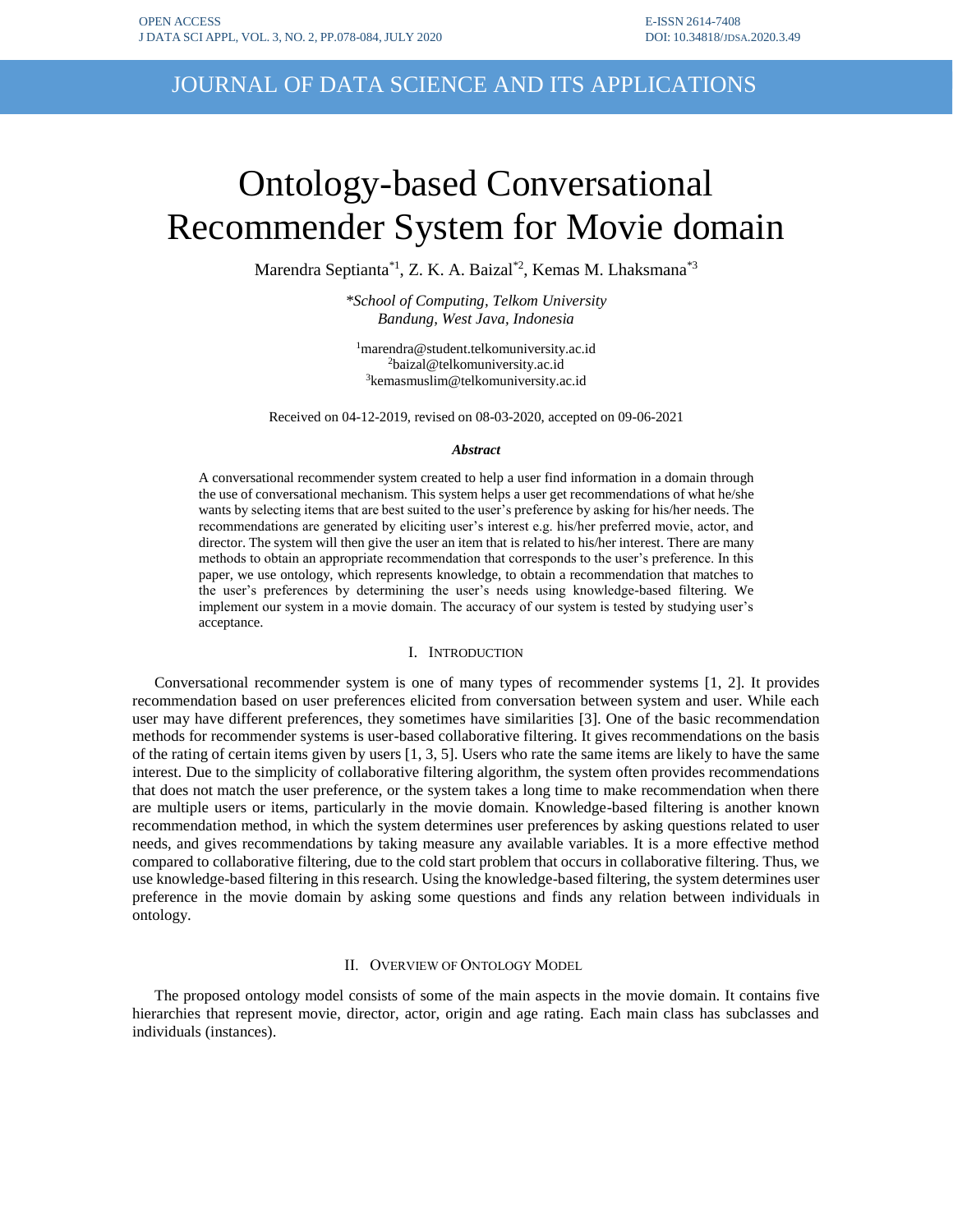

Fig. 1. A Part of Ontology



Fig. 2. The Relations Between Individual

Figure 1. and 2. illustrate the structure of ontology and the relations between individuals. In ontology, there are two types of set of relations. First, a set of inter-hierarchy relations comprised of relations between two nodes in a hierarchy, such as *subClassOf*, *individualOf* and *hasChild*. Second, a set of inter-hierarchy relations comprised of relations between two individuals in different hierarchies [6].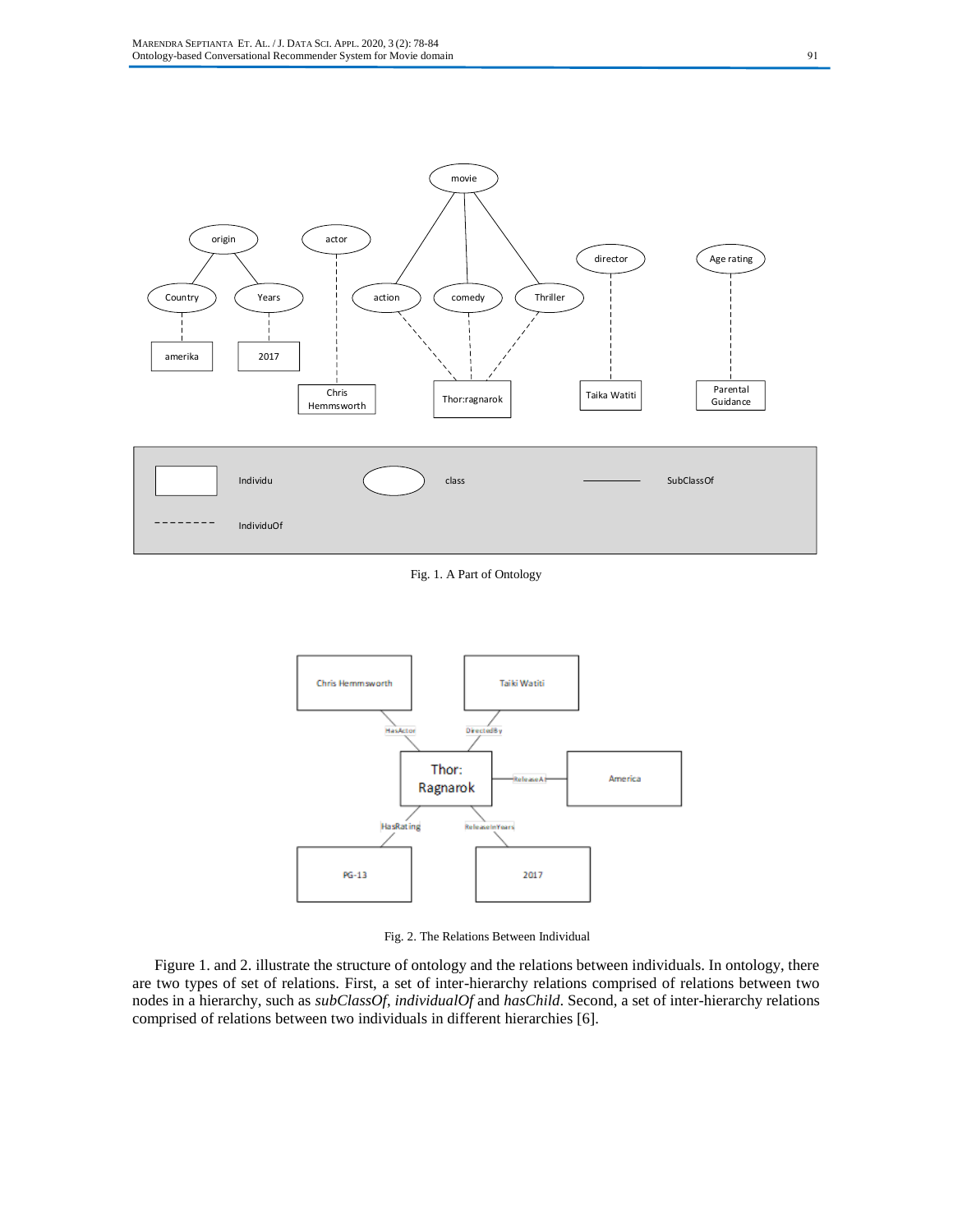## III. RECOMMENDER SYSTEM

In this paper, we combine collaborative and knowledge-based filtering. Our ontology represents that of the movie domain ontology, which can be used for movie recommendation for viewers around the world, as well as in Indonesia. The movie recommender system recommends movies based on user preferences. It will elicit user preference based on the genre chosen by the user. To calculate user interest on a movie, we construct an equation based on DOI (degree of interest) equation presented by Blanco-Fernández et al [7]. The DOI equation is as follows,

$$
DOI(C_{m+1}) = \frac{DOI(c_m)}{1+#sibDOI(c_{m+1})}
$$
\n(1)

- $\bullet$   $C_m$ : the class of chosen genre
- $C_{m+1}$ : the subclass/individual of chosen genre
- $DOI(C_{m+1})$ : the DOI of chosen class. It will be 1 if the genre is chosen.

Figure 2. shows the relation between individual for each hierarchy, which includes *HasActor, DirectedBy, ReleasInYears, CameFrom,* and *HasRating*. *HasActor* relation represents who the actor in the movie is. The *DirectedBy* relation represents who the director is. The *ReleasInYears* represents the movie release date in year*.*  The *CameFrom* explains the origin of the movie. The *HasRating* represents the movie rating by MPAA (Motion Picture Association of America) for age restriction. Currently, the rating system used by MPAA are G (General Audience), PG (Parental Guidance Suggested), PG-13 (Parental Guidance Strongly cautioned 13 years old), R (Restricted), and NC-17 (adult only, No Children and 17+). After the genre and the rating of the movie is chosen, the user will then be asked to choose one of the movies that the user likes from the given list of movies related to the chosen genre. The system will then process the similarity of needs between individuals, and will calculate DOI score with a slight modification to match collaborative filtering algorithm. We use a slightly modified similarity equation presented by Blanco-Fernández et al [7] to match our system preference.

$$
Sim_{(a,b)} = \left[ \left( \frac{Common(a,b)}{Max(a,b)} \right) * \left( \frac{DOI_a + DOI_b}{2} \right) \right]
$$
 (2)

- $Sim_{(a,b)}$  is similarity score between movie *a* and movie *b*
- *Common*( $a, b$ ) represents the number of similar properties value between movie  $a$  and movie  $b$ Example:

A={(*HasActor*)=>Chris Evan, (*HasRating*)=>PG-13} B={(*HasActor*)=>Chris Hemsworth, (*HasRating*)=>PG-13}

Common  $(A, B) = 1$ 

- $Max(a, b)$  Represents the maximum of relations between movie *a* and movie *b*.
- $D O I_a$  represents the DOI value of movie  $a$
- $D O I<sub>b</sub>$  represents the DOI value of movie *b*

The system will make recommendation by combining the similarity value from (2) with user's actor and director preference (see (3)). The chosen actor and director each contributes 1 score to the similarity between the chosen movie and another movie. Equation (3) is created based on the work of Carrer-Neto et al [8].

$$
FinalSim_{(a,b)} = (w_1 * sim_{(a,b)} + w_2 * La_b + w_3 * Ld_b) * 10
$$
\n(3)

where

- Final Sim $_{(a,b)}$  represents the final score of recommendations after adding user's preference
- $\sin(n_{(a,b)})$  represents the similarity score between movie *a* and b from (1)
- $La<sub>b</sub>$  Represents the points of actor. If movie *b* has the chosen actor it value change to 1. If not, the value will be 0.
- Ld<sub>b</sub> represents the scores of director. Same as  $L_a$ , if movie b has the chosen director it value change to 1. Otherwise, the value will be 0.
- W represents the weight. Based on experiment,  $w_1 = 0.4$ ,  $w_2 = w_3 = 0.3$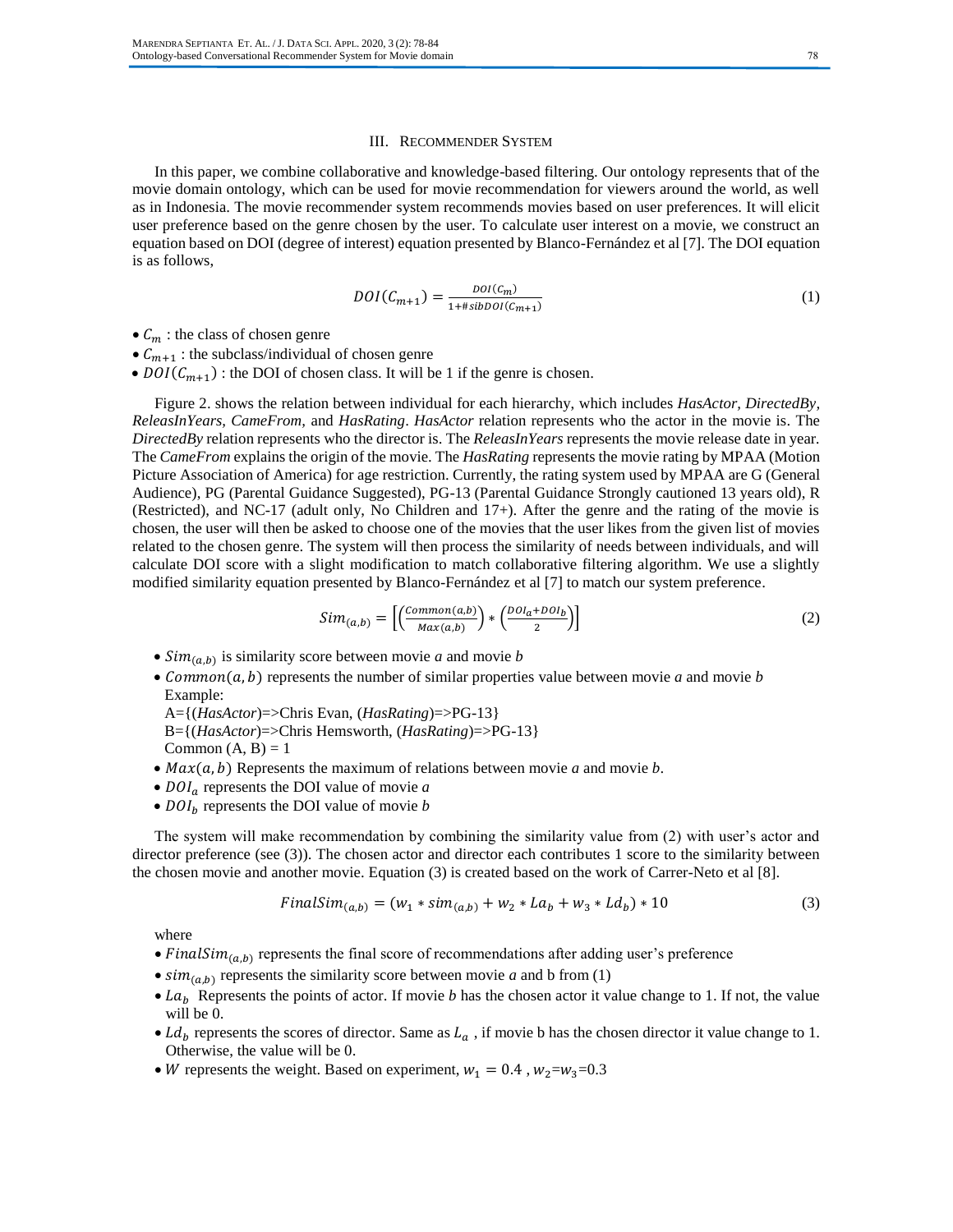## **Example**

- A user wants to watch an action-packed movie with a 13-years-old kid. The system will ask the user to choose the appropriate genre and age restriction, and the system will return the list of movies related to the chosen genre and age restriction, in this case, "Action" movies with the "PG-13" rating. The movie list consists of "Avengers: Infinity Wars", "Captain America: The First Avenger", "Dunkirk", "Furious 7", "Inception", "Iron Man", "Iron Man 2", "Iron Man 3", "The Avengers", and "The Dark Knight".
- The system will then ask the user to choose one of the movies he/she likes from the movie list.
- If the user chooses "Iron Man", the similarities between "Iron Man" and another "Action" genre movies with a "PG-13" rating will be calculated by the system automatically.
- The system will then create a list of actors for the user to choose. The list of actors contains those that are related to the "Action" genre and a "PG-13" rating by searching the relation between gnre, actor, and age restriction rating.
- Once the user has selected one of the actors from the previous list, the system will display a list of directors that are also related to the "Action" genre. The user must choose one of the directors that he/she prefers from the list, and then equation (3) can be calculated.
- The system will then automatically find a movie that has the previously chosen actor and director, and apply the previously calculated recommendation score. The higher the score, the higher the relation between the movies.

## IV. RESULT

The M.O.R.E.S. (our system's name) creates a recommendation by calculating (1) followed by (2) and (3). Figure 3, 4, 5, 6 and 7 show our system's user interface. The data used in the system is stored in rdf format using apache jena fuseki, with a total number of 20 movies. It is applied to the system by using SPARQL. The experiment was conducted with the students as the respondents.



Fig. 3. The GUI of M.O.R.E.S to Determine the User Needs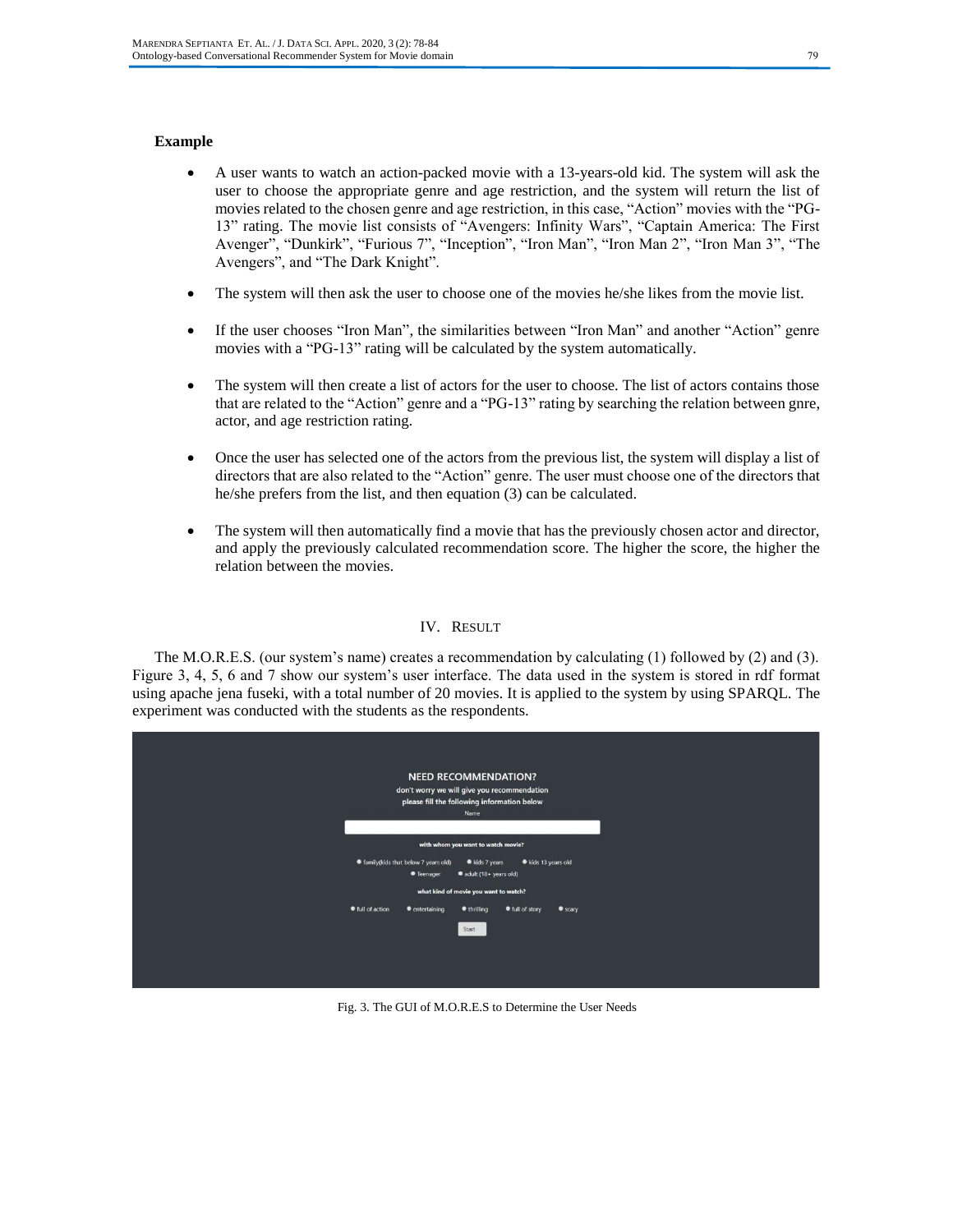#### please choose one of the movie which you ever been watch and you like it

| silahkan memilih film yang sudah pernah di tonton dan anda menyukainya |                                                                                                                                                                                                                                                |     |               |  |  |
|------------------------------------------------------------------------|------------------------------------------------------------------------------------------------------------------------------------------------------------------------------------------------------------------------------------------------|-----|---------------|--|--|
| title                                                                  | synopsis                                                                                                                                                                                                                                       |     | rating choose |  |  |
| Avengers: Infinity War                                                 | The Avengers and their allies must be willing to sacrifice all in an attempt to defeat the powerful Thanos before his blitz of devastation and ruin puts an end to the universe.                                                               | 8.8 | pilih         |  |  |
| Captain America: The First<br>Avenger                                  | Steve Rogers, a rejected military soldier transforms into Captain America after taking a dose of a 'Super-Soldier serum'. But being Captain America comes at a price as he attempts to take down a war monger and a<br>terrorist organization. | 6.9 | pilih         |  |  |
| Dunkirk                                                                | Allied soldiers from Belgium, the British Empire and France are surrounded by the German Army, and evacuated during a fierce battle in World War II.                                                                                           | 8.0 | pilih         |  |  |
| Furios 7                                                               | Deckard Shaw seeks revenge against Dominic Toretto and his family for his comatose brother.                                                                                                                                                    | 7.2 | pilih         |  |  |
| Inception                                                              | A thief, who steals corporate secrets through the use of dream-sharing technology, is given the inverse task of planting an idea into the mind of a CEO.                                                                                       | 7.9 | pilih         |  |  |
| Iron Man                                                               | After being held captive in an Afghan cave, billionaire engineer Tony Stark creates a unique weaponized suit of armor to fight evil.                                                                                                           | 7.0 | pilih         |  |  |
| Iron Man 2                                                             | With the world now aware of his identity as Iron Man, Tony Stark must contend with both his declining health and a vengeful mad man with ties to his father's legacy.                                                                          | 8.1 | pilih         |  |  |
| Iron Man 3                                                             | When Tony Stark's world is torn apart by a formidable terrorist called the Mandarin, he starts an odyssey of rebuilding and retribution.                                                                                                       | 9.0 | pilih         |  |  |
| The Avengers                                                           | Earth's mightiest heroes must come together and learn to fight as a team if they are going to stop the mischievous Loki and his alien army from enslaving humanity.                                                                            | 6.8 | pilih         |  |  |
| The Dark Knight                                                        | When the menace known as the Joker emerges from his mysterious past, he wreaks havoc and chaos on the people of Gotham. The Dark Knight must accept one of the greatest psychological and physical tests of his<br>ability to fight injustice. | 5.2 | pilih         |  |  |

## Fig. 4. List of Movie After Select the First Option

here is a list of movie actor artist according to your choice.please select your favorite artist

| berikut ini adalah jajaran artis pemeran film action silahkan pilih artis favorit anda |       |  |  |
|----------------------------------------------------------------------------------------|-------|--|--|
| artis                                                                                  | pilih |  |  |
| Chris Hemsworth                                                                        | pilit |  |  |
| Chris_Evans                                                                            | pilit |  |  |
| Barry_Keoghan                                                                          | pilih |  |  |
| Vin_Diesel                                                                             | pilit |  |  |
| Leonardo_DiCaprio                                                                      | pilih |  |  |
| Robert_Downey_Jr.                                                                      | pilit |  |  |
| Christian_Bale                                                                         | pilih |  |  |
| Edward Norton                                                                          | pilih |  |  |

## Fig. 5. List of Actor Related to Previous Choice

The following is the line of film directors according to your choice. please select your favorite director

berikut ini adalah jajaran sutradara film sesuai dengan pilihan anda. silahkan pilih sutradara favorit anda

| artis             | pilih |
|-------------------|-------|
| Anthony_Russo     | pilih |
| Joe_Johnston      | pilih |
| Christopher_Nolan | pilih |
| James_Wan         | pilih |
| Jon_Favreau       | pilih |
| Shane_Black       | pilih |
| Joss_Whedon       | pilih |
| Louis_Leterrier   | pilih |
| Kenneth_Branagh   | pilih |
| D.J._Caruso       | pilih |

#### Fig. 6. List of Director Based on Previous Choices

| This is list of the recommendation based on your favorite needs berikut ini adalah hasil rekomendasi berdasarkan kebutuhan/kesukaan(favorit) anda |                                                                                                                                                                                                                                                |                          |  |  |
|---------------------------------------------------------------------------------------------------------------------------------------------------|------------------------------------------------------------------------------------------------------------------------------------------------------------------------------------------------------------------------------------------------|--------------------------|--|--|
| film                                                                                                                                              | synopsis                                                                                                                                                                                                                                       | recommendations<br>score |  |  |
| Iron Man 2                                                                                                                                        | With the world now aware of his identity as Iron Man, Tony Stark must contend with both his declining health and a vengeful mad man with ties to his father's legacy.                                                                          | 4.7727272727273          |  |  |
| Iron Man 3                                                                                                                                        | When Tony Stark's world is torn apart by a formidable terrorist called the Mandarin, he starts an odyssey of rebuilding and retribution.                                                                                                       | 4.1818181818182          |  |  |
| The Incredible Hulk                                                                                                                               | Bruce Banner, a scientist on the run from the U.S. Government, must find a cure for the monster he turns into, whenever he loses his temper.                                                                                                   | 4.1818181818182          |  |  |
| The Dark Knight                                                                                                                                   | When the menace known as the Joker emerges from his mysterious past, he wreaks havoc and chaos on the people of Gotham. The Dark Knight must accept one of the greatest psychological and physical tests of<br>his ability to fight injustice. | 4.1818181818182          |  |  |
| Thor                                                                                                                                              | The powerful, but arrogant god Thor, is cast out of Asgard to live amongst humans in Midgard (Earth), where he soon becomes one of their finest defenders.                                                                                     | 3.5909090909091          |  |  |
| The Avengers                                                                                                                                      | Earth's mightiest heroes must come together and learn to fight as a team if they are going to stop the mischievous Loki and his alien army from enslaving humanity.                                                                            | 3.5909090909091          |  |  |
| Avengers: Infinity War                                                                                                                            | The Avengers and their allies must be willing to sacrifice all in an attempt to defeat the powerful Thanos before his blitz of devastation and ruin puts an end to the universe.                                                               | 3.5909090909091          |  |  |
| Inception                                                                                                                                         | A thief, who steals corporate secrets through the use of dream-sharing technology, is given the inverse task of planting an idea into the mind of a CEO.                                                                                       | 3.5909090909091          |  |  |
| Furios 7                                                                                                                                          | Deckard Shaw seeks revenge against Dominic Toretto and his family for his comatose brother.                                                                                                                                                    | 3.5909090909091          |  |  |
| Dunkirk                                                                                                                                           | Allied soldiers from Belgium, the British Empire and France are surrounded by the German Army, and evacuated during a fierce battle in World War II.                                                                                           | 3.5909090909091          |  |  |
| Captain America: The First<br>Avenger                                                                                                             | Steve Rogers, a rejected military soldier transforms into Captain America after taking a dose of a 'Super-Soldier serum'. But being Captain America comes at a price as he attempts to take down a war monger and<br>a terrorist organization. | 3.5909090909091          |  |  |
| xXx: Return of Xander Cage                                                                                                                        | Xander Cage is left for dead after an incident, though he secretly returns to action for a new, tough assignment with his handler Augustus Gibbons.                                                                                            | 3.5909090909091          |  |  |

## Fig. 7. The Result of Recommendation Generated on M.O.R.E.S.

Table 1 shows a list of movies with its genre and age restriction from a survey, and the resulted DOI of each movie. The DOI score was calculated automatically by the system based on the movie's genre and age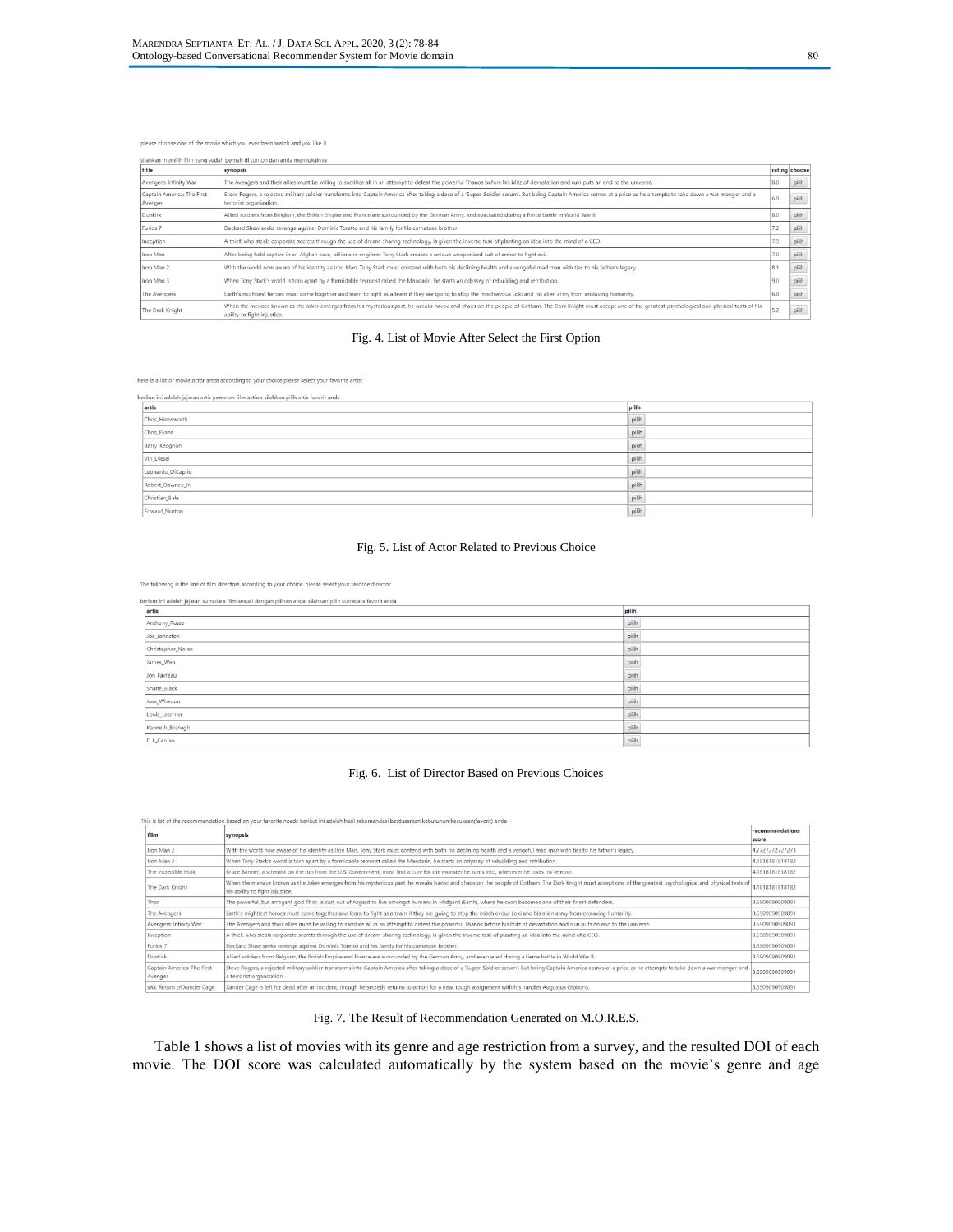restriction rating based on the survey. Meanwhile, the example of final similarity generated by the system is shown in Table 2. The accuracy of the system is defined as the user's acceptance of the recommendation.

| Movie                              | <b>Class</b> | Age<br><b>Restriction</b> | <b>DOI</b> |
|------------------------------------|--------------|---------------------------|------------|
| Avengers: Infinity War             | action       | $PG-13$                   | 0.091      |
| Captain America: The First Avenger | action       | $PG-13$                   | 0.091      |
| Dunkirk                            | action       | $PG-13$                   | 0.091      |
| Furios 7                           | action       | $PG-13$                   | 0.091      |
| Inception                          | action       | $PG-13$                   | 0.091      |
| Moana                              | comedy       | PG                        | 0.333      |
| Stand by Me Doraemon               | comedy       | PG                        | 0.333      |
| Furios 7                           | thriller     | $PG-13$                   | 0.333      |
| xXx: Return of Xander Cage         | thriller     | $PG-13$                   | 0.333      |
| Deadpool                           | action       | $\mathbb{R}$              | 0.333      |
| Deadpool 2                         | action       | $\mathbb{R}$              | 0.333      |
| Stand by Me Doraemon               | drama        | PG                        | 0.500      |
| Grown Ups 2                        | comedy       | $PG-13$                   | 0.500      |
| A Quiet Place                      | drama        | $PG-13$                   | 0.200      |
| Dunkirk                            | drama        | $PG-13$                   | 0.200      |
| Interstellar                       | drama        | $PG-13$                   | 0.200      |
| The Dark Knight                    | drama        | $PG-13$                   | 0.200      |
| Deadpool                           | comedy       | $\mathbb{R}$              | 0.250      |
| Deadpool 2                         | comedy       | R                         | 0.250      |
| The Intouchables                   | comedy       | $\mathbb{R}$              | 0.250      |
| The Intouchables                   | drama        | $\mathbb{R}$              | 0.500      |

TABLE I THE RESULTED DOI OF EACH MOVIE OBTAINED FROM THE SURVEY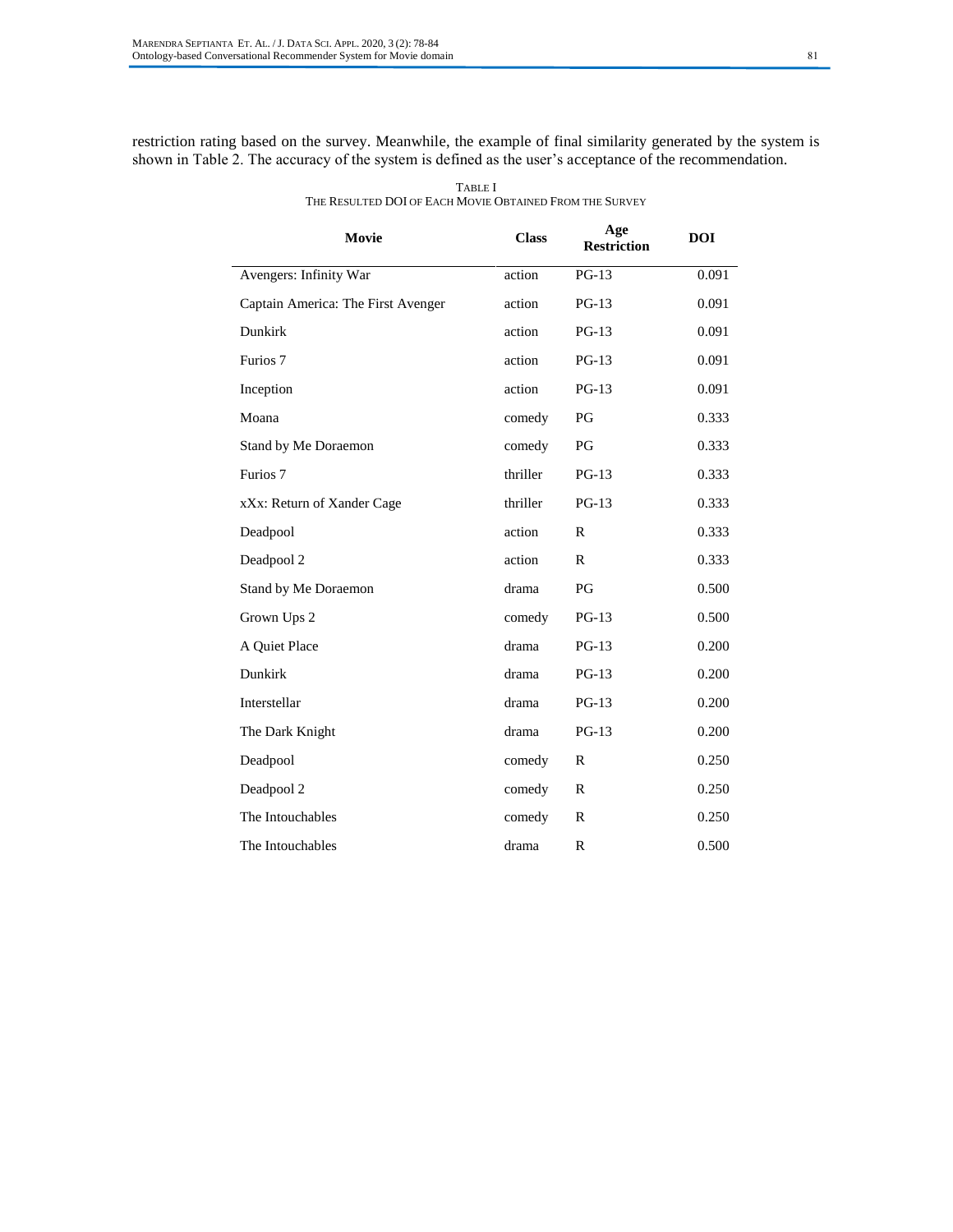| Chosen movie $(a)$     | <b>Related movies</b>              | Common(a, b) | $Sim_{(a,b)}$ | $FinalSim_{(a,b)}$ |
|------------------------|------------------------------------|--------------|---------------|--------------------|
|                        | (b)                                |              |               |                    |
| Avengers: Infinity War | Captain America: The First Avenger |              | 0.148         | 0.359              |
| Avengers: Infinity War | Dunkirk                            | 1            | 0.148         | 0.359              |
| Avengers: Infinity War | Furios 7                           | 1            | 0.148         | 0.359              |
| Avengers: Infinity War | Inception                          | 1            | 0.148         | 0.359              |
| Avengers: Infinity War | Iron Man                           | 1            | 0.148         | 0.359              |
| Avengers: Infinity War | Iron Man 2                         | 1            | 0.148         | 0.359              |
| Avengers: Infinity War | Thor                               | 2            | 0.295         | 0.418              |

TABLE II THE EXAMPLE OF GENERATED FINAL SIMILARITY BY SYSTEM

Are the result of recommendation match your needs?



Fig. 9. Diagram of User's Acceptance About Recommendation

Based on Table 1, we can conclude that the sum of sibling (movies with the same genre and age restriction rating) affects the DOI score. The more the sibling is in a particular genre and age restriction, the more the DOI score of those movies propagated, which leads to a low DOI score. For example, movies with "comedy" genre with age restriction "PG" has a DOI score of 0.333 while movies with the genre "drama" and "R" age restriction has a DOI score of 0.500. This happens because the system determines that the user is interested in all movie related to the user's chosen genre. Table 2 shows that the value of *common(a,b)* affects the result of *FinalSim(a,b)*. For example, the chosen movie "Avengers: Infinity War" with a related movie "Thor" both have the same *common(a,b)* value of 2 and *FinalSim(a,b)* value of 0.418, while "Avengers: Infinity War" with another related movie "Iron Man" both have a *common(a,b)* value of 1 and *FinalSim(a,b)* value of 0.359. This implies the value of *common(a,b)* affects the value of *FinalSim(a,b)* positively. Referrring to Fig. 9, from the total of 30 respondent of the survey, 50% of those suggests that the system is capable of giving recommendation that match the user's preferences. While the 40% of respondents are still doubtful, and the rest declare that the system is not capable of giving recommendation based on their preference. We may infer from the survey that M.O.R.E.S is still unable to provide the users with the appropriate recommendation based on their preferences, because half of the respondents are still in doubt about the recommendation given by the system. Based on user study, users are still in doubt due to the few choices of movies, actors, and directors, and that the users can only choose one of each parameter.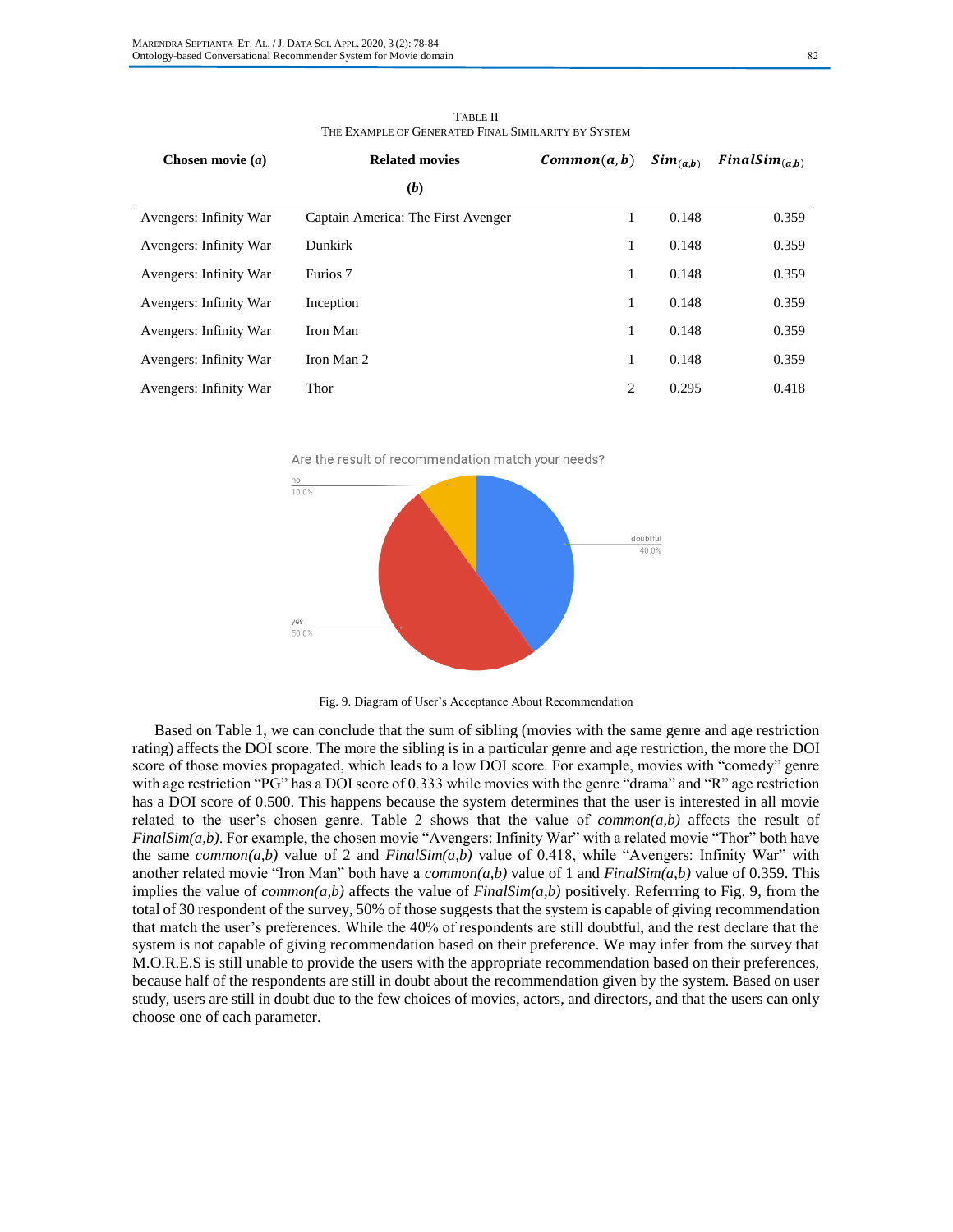## V. DISCUSSION

One of the issues that we have encountered is scalability. The M.O.R.E.S generates recommendation by determining similarities between one movie and the other. A huge amount of data may lead to memory constraints and the system might fail to create recommendations if a relation is missing. Furthermore, adding those data one by one to a list will take a much longer time.

As mentioned earlier, the  $Sim_{(a,b)}$  and DOI propagation equation are created on the basis of the equation introduced by Blanco-Fernández et al [7]. It saves user preference on ontology to generate recommendations. We use a different approach of saving user preference, by storing it on a variable (temporary memory) when the system finds relation between classes, individuals, and relations. We have tried using the same approach as that introduced by Blanco-Fernández et al [7] but it does not suit our ontology. We modified the equation of DOI and  $Sim_{(a,b)}$  in order to be able to use it in our system.

## VI. CONCLUSION AND FUTURE WORK

Based on the result, the ontology model that was created has represented the movie domain and was able to support interaction in the conversational recommender system. The interaction created using knowledge-based filtering is quite effective, able to give choices in the form of a list of movies, actors, and directors. Based on user study, the recommendation is accepted by 50% of users, but is still doubted by 40% of users and 10% is not satisfied with the recommendation. As previously explained, half the users doubted the recommendations due to the lack of choices. Users can choose only one from the list of movies, actors, and directors.

Our work can be advanced in many ways. First, to help determine the similarities between movies, the knowledge can be expanded to include more movies, actors, and directors. In addition, movies released by the same studios could receive a score in similarity. This can create more issues, however, because of overfitting.